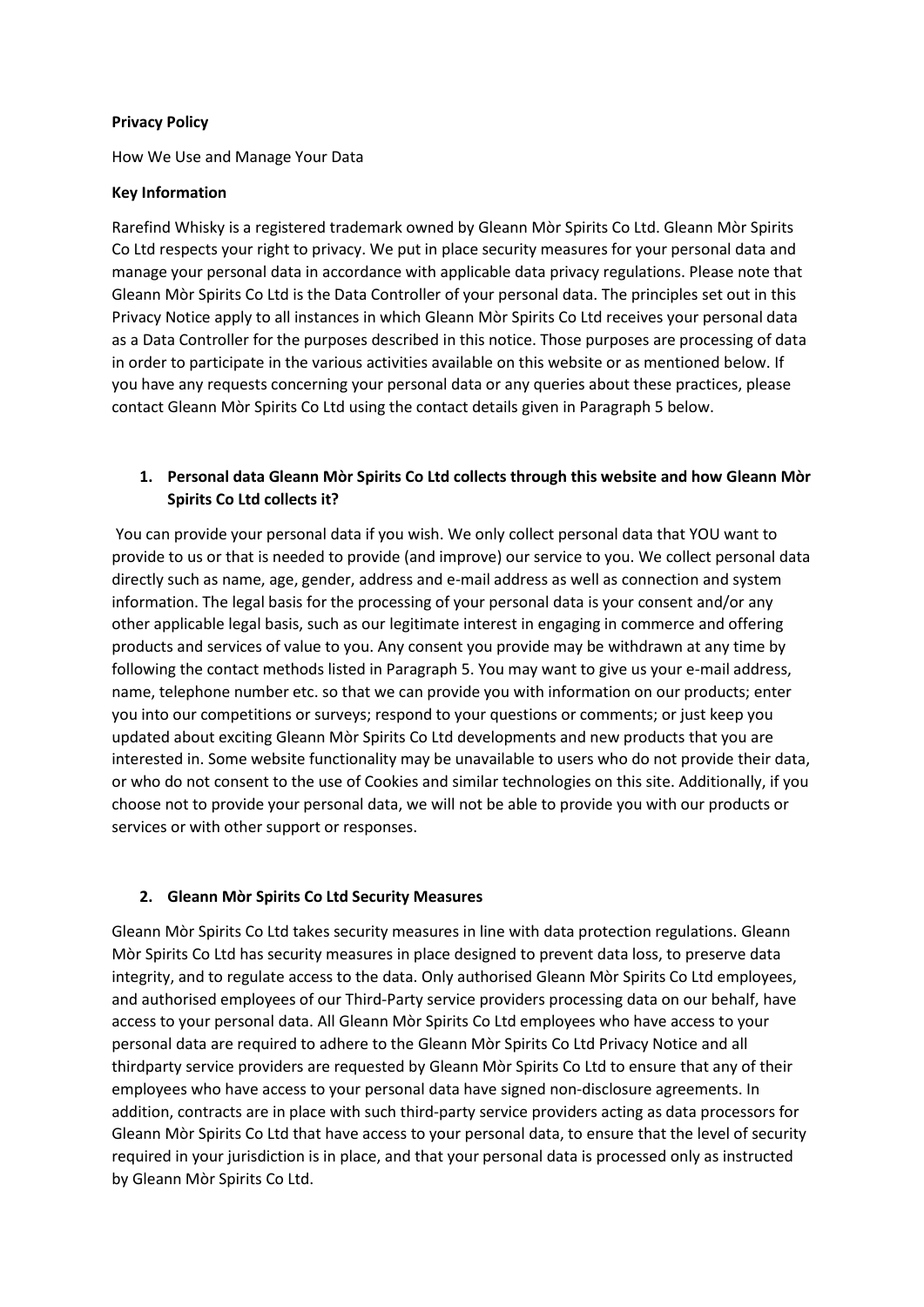### **3. How Gleann Mòr Spirits Co Ltd uses your personal data**

Your personal data will only be used for the purposes for which you provided it to Gleann Mòr Spirits Co Ltd, as indicated to you at the time you provided your personal data. It will also be used to administer, support and obtain feedback on the level of our services, to help prevent breaches of security, the law or our contract terms, and for direct marketing purposes. It may also be disclosed, including a disclosure to entities based outside the European Economic Area ("EEA"), to third parties (as part of the information generally contained in business) in the event of a sale of the business, or a reorganisation of the business, or as otherwise required or permitted by law or applicable regulator.

## **4. Who Gleann Mòr Spirits Co Ltd discloses your personal data to and why**

Gleann Mòr Spirits Co Ltd will never share your personal data with any Third-Party business organisation that intends to use it for their own purposes, other than as required by law. Gleann Mòr Spirits Co Ltd, as part of Gleann Mòr Spirits Co Ltd group, may transfer or disclose your personal data to another data controller in the Gleann Mòr Spirits Co Ltd Group to be used for similar purposes, at its discretion, and you hereby consent to such transfer or disclosure. If your personal data is transferred or disclosed to another data controller within the Gleann Mòr Spirits Co Ltd Group, that other data controller shall have the same rights and obligations about your personal data as Gleann Mòr Spirits Co Ltd. With your consent, Gleann Mòr Spirits Co Ltd may share your personal data with Third-Parties such as those who assist us in providing the products and services and who perform technical operations, but only in the strictly limited circumstances set out below: Our "Third-Party Data Processors" (service providers such as our fulfilment and activation partners, and digital agencies, hosting providers, data storage providers and other technical partners) who help us administer this website, or process the data submitted to it, may have access to your data. Some of these business partners may be located outside the country where you accessed this website.

## **5. Your rights**

You have the right to ask Gleann Mòr Spirits Co Ltd to provide you with all the information it stores on you. You have the right to ask Gleann Mòr Spirits Co Ltd to rectify, block, complete and delete your personal data, to restrict its use, and to port your data to another organization. You have the right to request additional information about the handling of your personal data. You also have the right to object to the processing of your data by Gleann Mòr Spirits Co Ltd in some circumstances and, where we have asked for consent to process your data, to withdraw this consent. Additionally, you may contact our Data Protection Officer at hello@theglasgowgin.com if you would like assistance with any of the rights. There are exceptions to these rights, however. For example, access to personal data may be denied in some circumstances if making the information available would reveal personal information about another person or if Gleann Mòr Spirits Co Ltd is legally prevented from disclosing such information. In addition, Gleann Mòr Spirits Co Ltd may be able to retain data even if you withdraw your consent, where Gleann Mòr Spirits Co Ltd can demonstrate that it has a legal requirement to process your data

## **6. Countries your personal data will be sent to and why**

Gleann Mòr Spirits Co Ltd is a global company and your personal data may be transferred across international borders. It may be transferred to countries that have different levels of data protection laws to the country from where you submitted your personal data. Gleann Mòr Spirits Co Ltd (as Data Controller and Data Exporter) has, where local data protection regulations so require, put in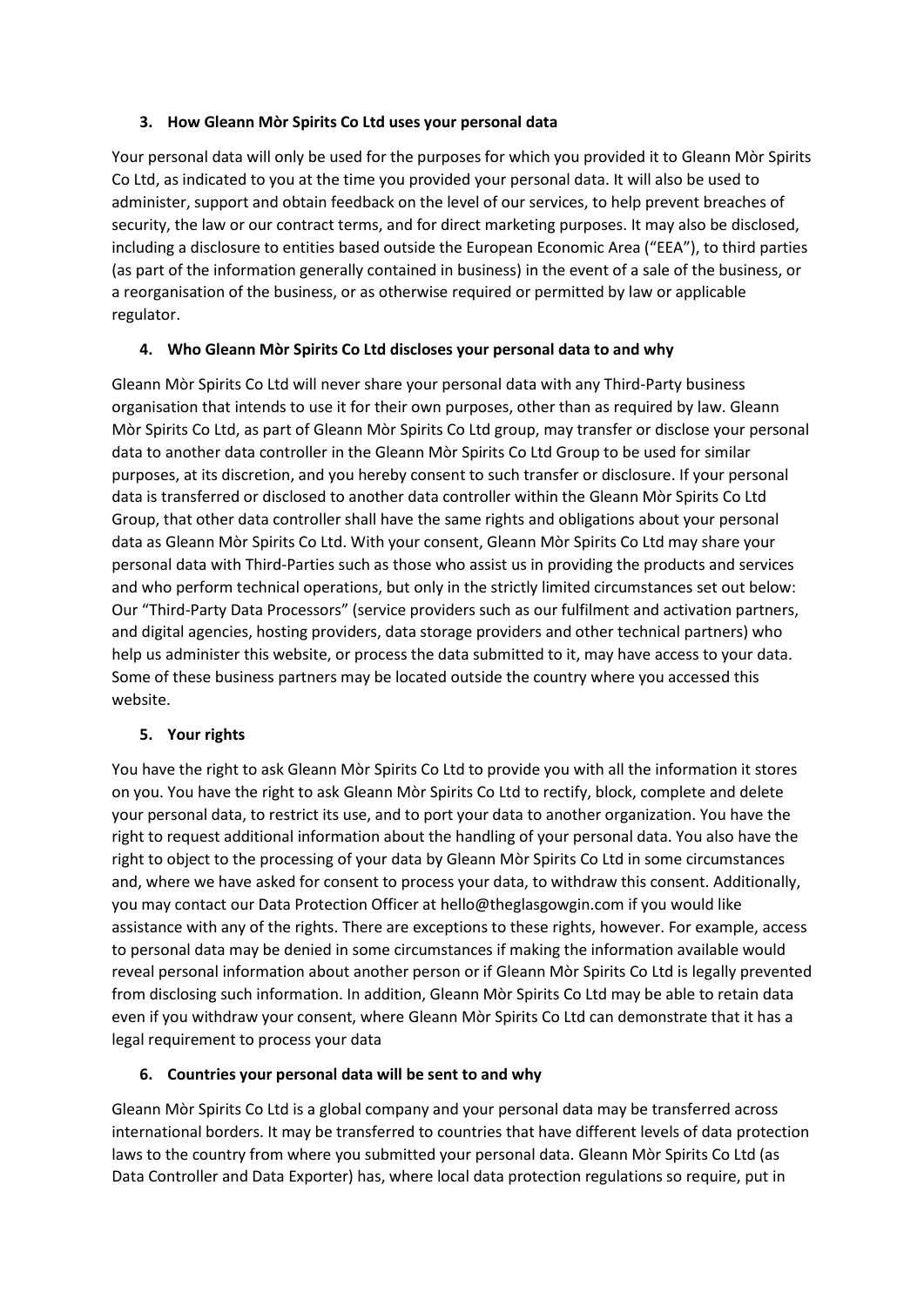place security measures for the export of personal data from its jurisdiction. Where local data protection regulations so require, Gleann Mòr Spirits Co Ltd has made arrangements with entities receiving your personal data that they shall ensure that security measures are in place, and that your personal data is processed only in accordance with EU Data Protection laws. If data is transferred from within the European Economic Area (EEA) to a jurisdiction outside the EEA, it is done so under a Data Transfer Agreement, which contains standard data protection contract clauses. The server that makes this website available may be located outside the country from which you have accessed this website. The provider of this website is bound by a contract that ensures your data is managed in accordance with EU Data Protection laws and that it acts only on Gleann Mòr Spirits Co Ltd instructions and implements all technical measures necessary on an ongoing basis to keep your personal data secure.

#### **7. How and why Gleann Mòr Spirits Co Ltd uses 'Cookies' and other similar technologies**

Gleann Mòr Spirits Co Ltd does make use of Cookies, which are small text files that are placed on your computer by websites that you visit, or certain emails you open and other similar technologies such as Flash Cookies and web beacons. Such technologies are widely used in order to make websites work, or work more efficiently, as well as to provide business and marketing information to the owners of the site, to gather such personal data as browser type and operating system, referring page, path through site, domain of ISP etc. for the purpose of understanding how visitors use this website. Cookie and similar technologies help us tailor this website to your personal needs. This type of information obtained through cookies will not be disclosed outside Gleann Mòr Spirits Co Ltd or our authorised Third-Party Data Processors. It will not be used for unsolicited communications. Cookies located on your computer do not contain your name but an IP address. In many cases, after the user's session is cancelled the information contained in the cookies is no longer available to Gleann Mòr Spirits Co Ltd. Please ensure that your computer setting reflects whether you are happy to accept cookies or not. You can set your browser to warn you before accepting cookies, or you can simply set it to refuse them, although you may not have access to all the features of the website if you do so. See your browser "Help" button for how you can do this. Some Flash Cookies may not be affected by such settings. You do not need to have cookies on to use or navigate through many parts of this website. Remember that if you use different computers in different locations you will need to ensure that each browser is adjusted to suit your cookie preferences. For further information about Cookies including how to refuse them, please visi[t www.allaboutcookies.org](http://www.allaboutcookies.org/)

#### **8. Website customisation**

With your consent, and as set out below, we may use the data you give us about yourself when you register online to build up a picture of your interests – so we may then try to ensure that when you visit the site, you don't miss the offers and information relevant to you. Gleann Mòr Spirits Co Ltd and its reputable third party advertising companies acting on its behalf will collect website usage information about visitors to our website for the purposes of statistical analysis, sales and marketing research, tracking page usage and paths used by visitors through our site, targeting the site content, targeting our marketing campaigns and direct marketing emails, targeting our Internet banner advertisements on our website and on other websites and tracking use of our Internet banner advertisements and other links from our marketing partners' websites to our website. We may also combine this web usage data with other information we have collected about you, for example, whether you have arrived at our site through a marketing email sent to an individual account, data about your user registration (if you have logged in), and web usage data stored against a previous